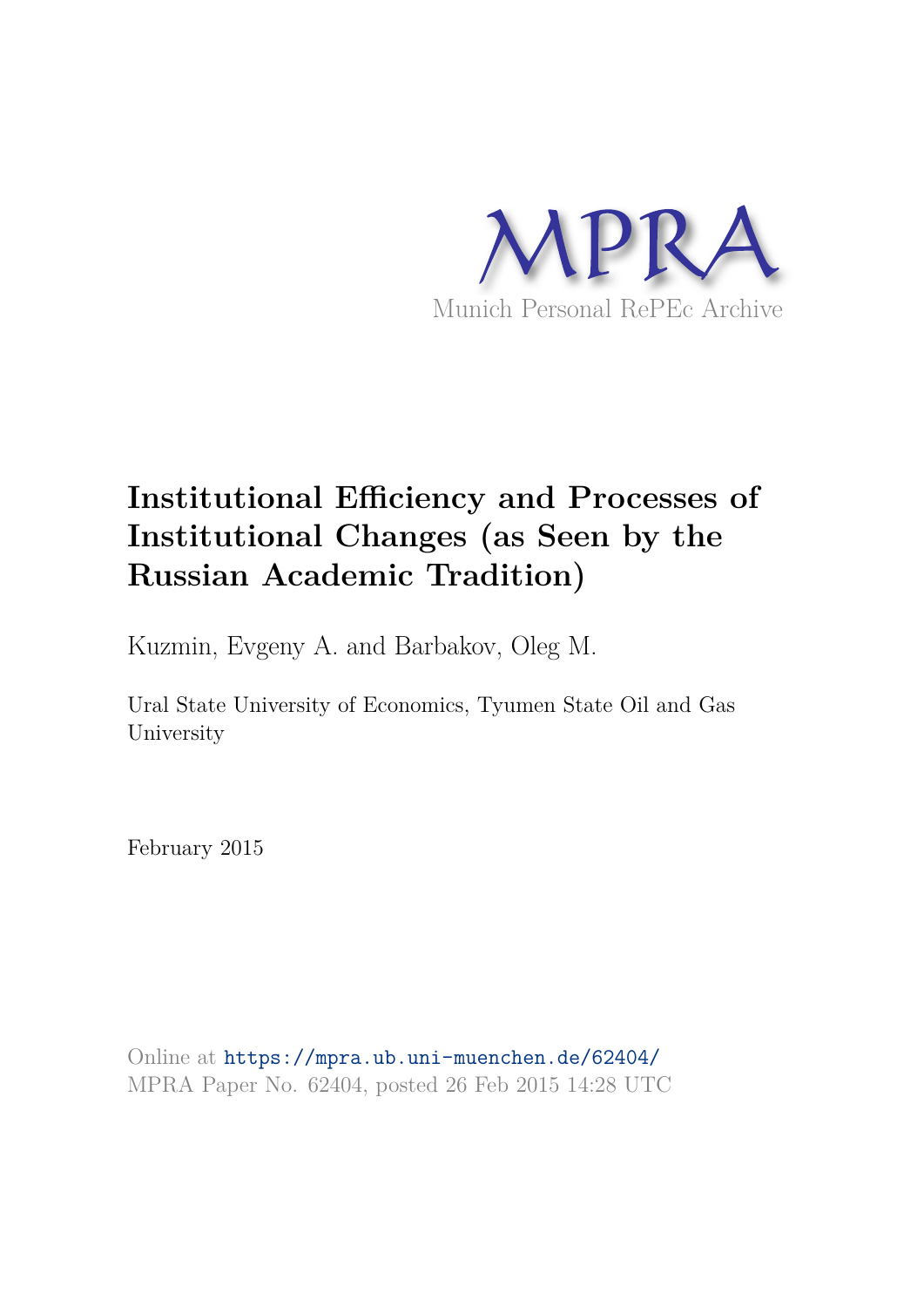# Institutional Efficiency and Processes of Institutional Changes (as Seen by the Russian Academic Tradition)

Evgeny A. Kuzmin<sup>1</sup> & Oleg M. Barbakov<sup>2</sup>

<sup>1</sup> Chair "Corporate Economics", Ural State University of Economics, Ekaterinburg, Russian Federation

<sup>2</sup>Chair "Business Informatics and Mathematics", Tyumen State Oil and Gas University, Tyumen, Russian Federation

Correspondence: Evgeny Kuzmin, Chair "Corporate Economics", Ural State University of Economics, Str. March 8, 62, Ekaterinburg, 620144, Russian Federation. Tel: +7-906-800-0070. E-mail: KuzminEA@gmail.com

#### **Abstract**

Research in changes to the institutional environment has set a scientific problem of a balance between consequences from such changes and a need to sort out differences across imperfect standards and regulations. Approaches to solve the abovementioned issue are not the same. In a review of scientific papers, we present an original view of scientists, who are committed to the Russian academic tradition. To clarify this, the paper summarizes theories on the efficiency of economic agents and institutions. The paper also demonstrates ambiguity in approaches to a definition of efficiency conditions. It justifies factors of an increase or a decrease in transaction costs in a horizontal and vertical institutional expansion, as well as a change to the transformational function. In the course of the research, existing saturation and sparsity as features of the institutional environment are discussed.

**Keywords:** economic agent efficiency, institutional efficiency, saturation and sparsity of the institutional environment, borders of economic agents, institutional changes

# **1. Introduction**

Stable and sustainable economic development in many respects depends on to what extent its institutional framework is able to face challenges from erroneous fluctuations or more precisely from errors and conflicts that appear when one follows a path of seemingly proper behaviour. Any imperfection in institutions, which determine rules and regulations of an organizational character, necessarily results in a need in their reforms. Otherwise, institutional standards can produce traps of irrational behaviour. Frequency and fundamentality of reforms within the institutional system relates to the efficiency of existing institutions, their ability to inspire self-organizational development mechanisms. Changes to behaviour rules and standards of economic agents, as well as their interaction lead to a special kind of uncertainty, called vartational (Note 1). Being outside the typical environment uncertainty, decision-making and their consequences, the vartational uncertainty demonstrates a possible saltation of the economic system.

An evaluation of whether changes are reasonable relates to a check whether economic agents work efficiently and how their efficiency influences the efficiency of institutions. A level of possible changes broadly depends on that. Ambiguous circumstances of represented efficiency set a relevant scientific objective to clarify efficiency criteria. It is in solving the mentioned issue where we summarize existing ideas of the efficiency and make an attempt to find out factors and processes of an institutional change. In the Russian academic tradition, there has been a prevailing assumption that a criterion for the efficiency in institution functioning in particular, and in the institutional environment as a whole is minimization of transaction costs, e.g. Inshakov (2002) and Frolov (2011), Kuz'minov, Bendukidze and Yudkevich (2005; 2006). Such view of the issue is highly controversial. There are also important observations in this regard in their papers, but there are no explicit references to another idea of institutional efficiency criteria. From time to time, as opposed to academic tenets of the institutionalism (D. North, O. Williamson), scientists argue for ideas of a different sense, where the efficiency of institutions is a result of minimized transaction costs or even optimized transaction costs within normal limits. While assumptions concerning the norm in transaction costs have their productive academic solution (as evidenced from available publications), then the minimization of costs, to our mind, cannot and should not act as a criterion for the institutional efficiency. After all, *the main purpose of institutions is their evolutionary role as a guarantor*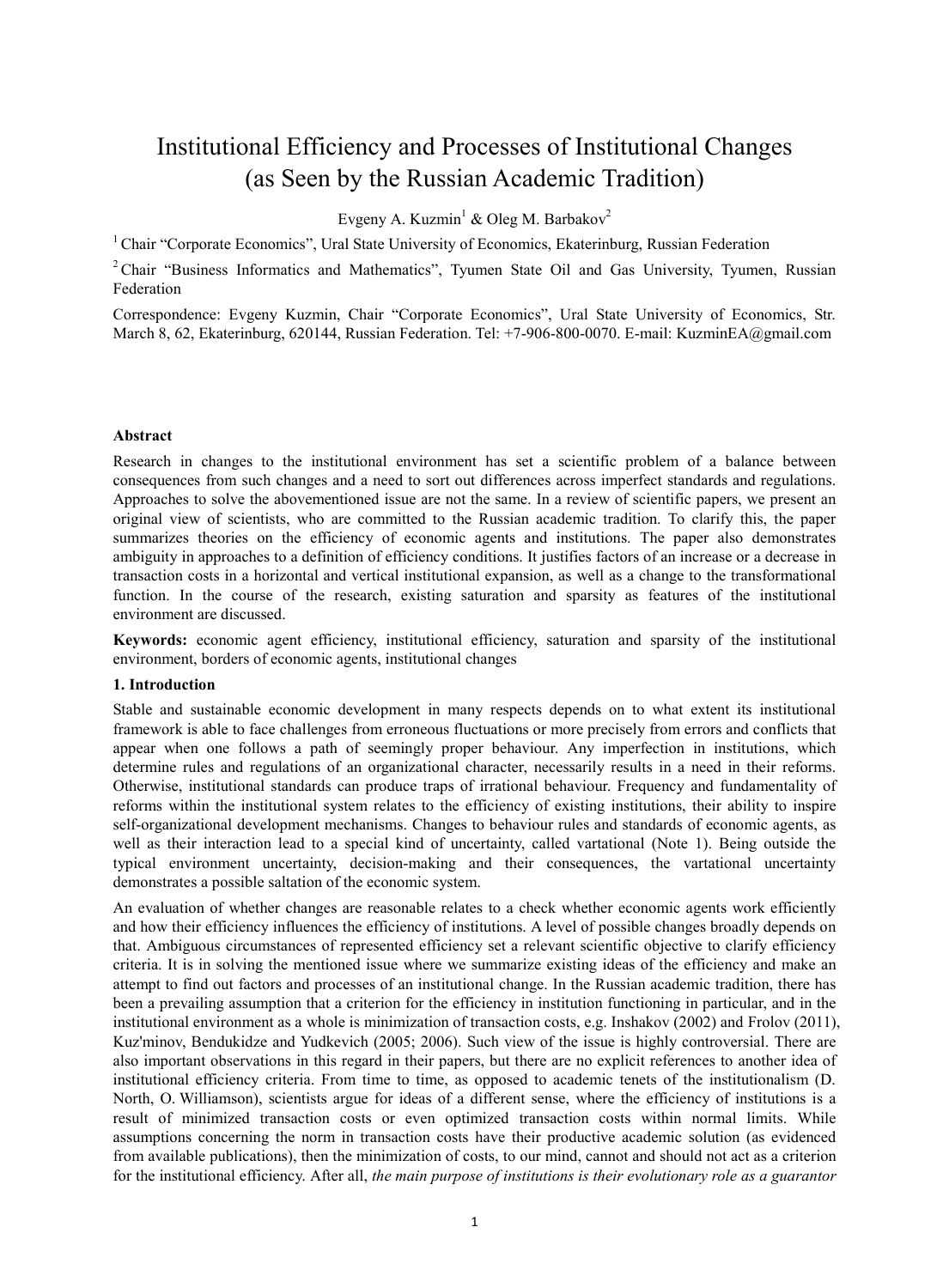*of a sustainable economic system, the controllability over an organizational mechanism, of structuring in social and economic interaction, as a result of which the uncertainty goes down.* It is this hypothesis, which was discussed in detail in a course of the research in a comparative analysis of conclusions made by scientists, who had adhered to the Russian academic tradition*.* Conclusions that follow the arguments have allowed to come to a figurative idea of institutional transformations made with concepts of saturation and sparsity.

# **2. Literature Review**

The main research question is in understanding and a correct interpretation of the efficiency category. Available various interpretations in a definition distort ideas of its meaning as applied separately to economic agents and institutions. An example of a "general rule" is Chernikov's (2004) statement. In his effort to prove a new methodology paradigm to explore social interactions, he says of a condition for the efficiency. It might be described as follows, "the lower transformation and transaction costs are, the better the basic welfare source is used, that is, the higher a degree of non-equivalence is in exchange interaction between the collective human subject (the society) and the welfare source".

Considering the efficiency in the light of the self-organization theory, in his research Sammeck (2011) mentions that, "given a certain benefit from the assured self-regulation (regarding the economic agent - AN), it can be said that the more transformational costs are, the less there are incentives for a company to contribute into self-organization". To our mind, from the assumption one can additionally conclude that the *self-organization* introduced by J. Sammeck as a continuous movement towards an ideal organizational system, *requires a minimum of acceptable transformation costs.* However, we are inclined to believe that making a relationship between a figure of costs for changes and the self-organization feature is not truly correct. From the point of view of organizational changes, the optimality, and along with it the effeciency of the economic agent as Crase and Gandhi (2009) think, can be defineded with "minimizing a sum of all transaction ... and transformation costs (costs for static transformations, technological transition costs and intertemporal expenses for transformations)".

Having imagined the contrary thing, saying that a function of institutions instead of economic agents is a minimization of transaction costs (Rudenkov, 2010), it would be difficult to explain a permanent growth in a transaction sector of the economy. Then we could say that such an increase in transaction costs suggests that in the developed countries for a long time of their existence, institutions have continuously lost their efficiency. Nevertheless, it is not the case. A progress in economic and social relations has objectively led to an enhancement in their role. A confirmation for a controversial nature of the contrary assumption can also be found in G. Litvintseva's paper, where the scientist recognizes that "minimization of transaction costs can be hardly regarded as a common criterion of the institutional efficiency. This is the only way to achieve economic and social goals" (Litvintseva, 2003). Hence, figuratively speaking, institutions, functioning from transaction costs, "consuming" them and living from them do not set their mind on reducing them. Without transaction costs institutions are consigned to a death in a decay of institutional order where chaos and anarchy in behaviors of economic subjects reduce chances for exchange, a few stable for the parties in their rights security. Any emerging institutional imperative norm obviously leads to increasing overall transaction costs among economic agents. The situation when one imperative norm is overlaid or overlapped with another leads to increasing transaction costs to an even great degree.

*Thus, the efficiency of the economic agent with numerous essential perceptions of transformation and transaction costs is achieved with their acceptable and limited minimization*. Herein, there is an obvious limit for minimization seen by us as nothing else but a norm in a sense. However, the factor, with which the economic agent is considered efficient, can not yet be applied to the efficiency of the institutional environment.

Transaction costs, as defined above, are an integral part of the economic system, where there is an economic exchange in some way. Hence, both institutions, and economic agents in their convergence take part in "self-generation" of transaction costs. D. North had distinguished signs of this phenomenon in his research and stated that with a relatively high degree of certainty "like institutions, organizations define a structure of relationships between people. Indeed, if you analyze costs arising from existing institutional framework, you can see that costs do not only depend on that framework for their emergence, but also on organisations..." (North, 1990).

Russian scientists Kouzminov, Bendukidze and Yudkevich (2005; 2006) point out to the "ambigously interpreted *institutional benefit*" whatever criteria we apply. They reasonably point out that "one may consider the institution as a framework, within which transaction costs are minimized, and hence evaluate the institution with these criteria. But *the matter is that the institution is able to ensure local minimization of transaction costs producing the global inefficiency at the same time".*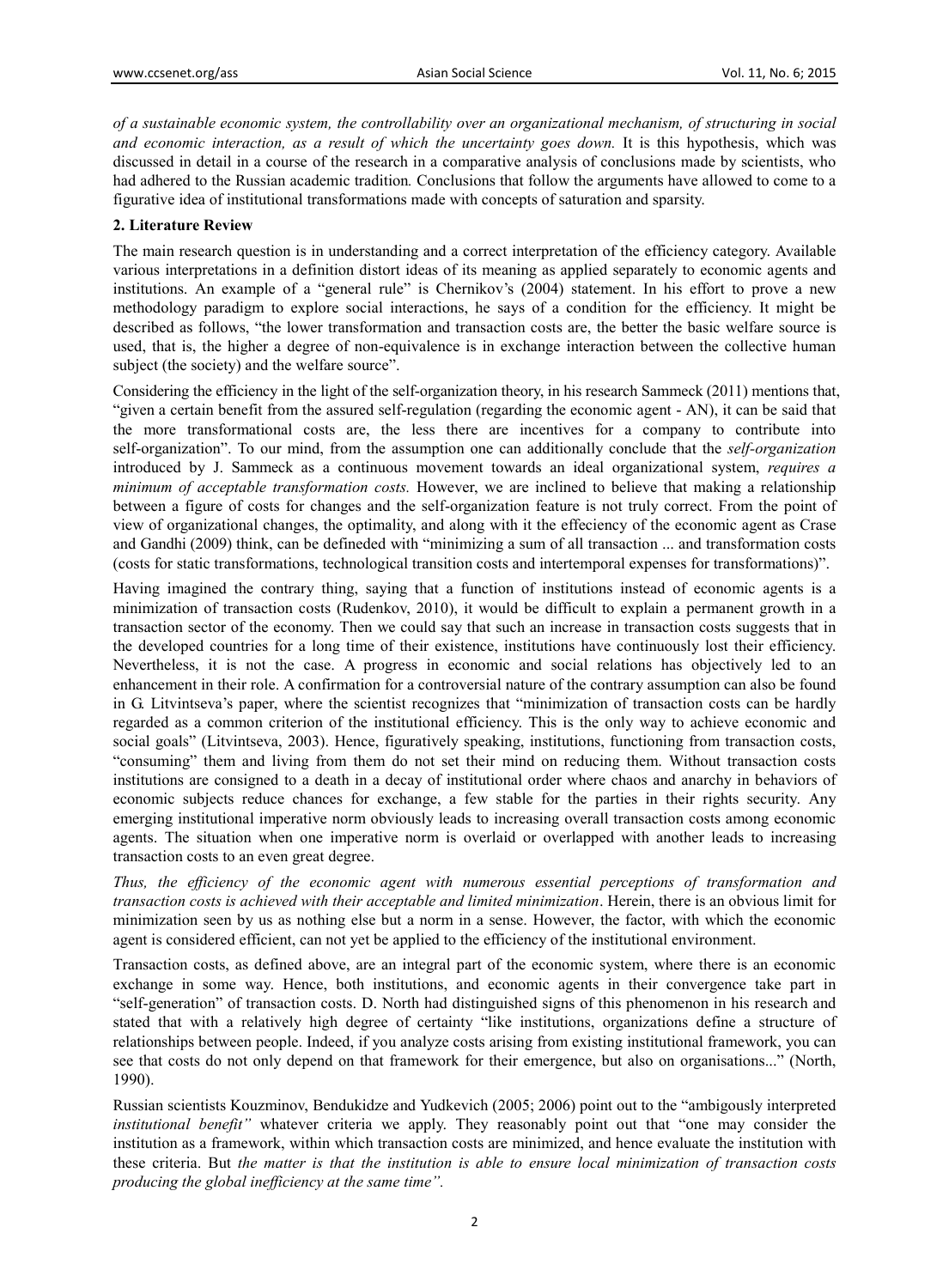It would be more valid to assume that both the statement and solving the question on efficiency of the institutional environment should go from the fact *that with an increase in transaction costs, aimed at institutional benefits, the efficiency of institutions would necessarily increase. The same increase in costs with an unchanged amount of other expenses for the economic agent or the organizational and economic system would have an opposite effect - its efficiency would decrease.* Therefore we need to make a difference between the efficincy for both sides, i.e. firstly, for institutions, and secondly, for actors within the organizational and economic system.

We believe that it would be quite groundless to try to confuse these questions, suggesting that the efficiency of institutions depends on the efficiency of economic agents. However, some researchers apparently take this as their point of departure. As an example, let us refer to Rudenkov's (2010) statement saying that "the institution should minimize them (transaction costs - AN) to the level required to maintain the institution existence".

Maevski (2001) in his study states that "the more efficient in the evolution the economic institutions are, the more they contribute into the increase (Inshakov & Frolov, 2002) transaction costs". This conclusion can be partly acceptable, but only to the extent that transaction costs in the evolutionary dynamics of development have been actually increasing. As for current trends of interaction in the society, there is a statement by Moiseev (1998) saying that "the more complex the system gets, the more difficult for us, wherein exponentially, it is to coordinate functioning of all its elements. And that means that there is an increasing trend towads a loss in sustainability, and going to the homeostasis border". It would seem that transactions are indeed such an indicator of difficulties in coordination aimed at reducing the uncertainty, caused by them.

Attempts to measure the efficiency of institutions using the dynamics in transaction costs of economic agents are not fruitful (Note 2). It is clear that *"an amount of transaction and transformation costs* is important in an empirical comparison of organizations" (Crase & Gandhi, 2009). Minimized total costs are only one manifestation of the efficiency, i.e. the efficiency of economic agents. At the same time, an aim of institutions is to establish the "rules of the game", formal and informal institutional constraints, hence, to arrange the interaction between actors (North, 1990). With their own existence, institutions reduce the uncertainty, structuring the everyday life, i.e. *"these uncertainties arise due to both the complexity of challenges themselves demanding their solution, and "programs" to solve them ... This statement should not be understood as saying that institutions are always effective"* (Ibid.). Thus, an assessment of the efficiency in institution functioning should not be focused on a change to transaction costs, but on the assessment of the uncertainty, levelled by institutions, and then to identify to what extent they produce effective norms and imperatives in the economy.

Coming back to V. Majewski's concept, it should be noted that his ideas was further developed by Inshakov and Frolov (2002). Taking Maevski's conclusion for granted, they again say on its incorrectness, - "a general increase in transaction costs within the economic system is an indicator of ongoing evolution, subject to relative minimization of these costs by individual institutions in a short term" (Inshakov & Frolov, 2002). We consider a refining note on the indicative nature of transaction cost dynamics quite useful. Indeed, increasing cumulative transaction costs in the economics may be due to at least two factors. Their research establishes a research methodology in a description of imagined institutional transformations.

# **3. Methodology**

## *3.1 Factor to Measure the Institutional Environment*

Firstly, let us mention the horizontal and/or vertical expansion of the institutional environment*.* Emerging "rules of the game" producing the vartational uncertainty of the system is a sign of the horizontal expansion (Kuzmin, 2012). New modified imperative norm even within the existing institutional system leads to a situation where economic agents to avoid an influence of the vartational uncertainty, have to bear additional transaction costs, consolidating and affirming each time the very existence of such institutions. A process of imperative norm making that later produce individual terms and conditions, as it seems to us, is an indicator of institutional evolution.

The vertical expansion of the institutional environment goes in response to the insufficiency of existing institutions, i.e. that valid "rules of the game" require considering new circumstances. Building institutions able to localize and structure the uncertainty of those circumstances is a sign of internal self-organization of the organisational mechanism. Because the socio-economic interaction includes the uncertainty of various types, we can say that sophistication of the interaction leads to the uncertainty achieving a certain critical level. A desire of the organizational and economic system to support its existence makes economic agents take counter-measures, establishing new institutions.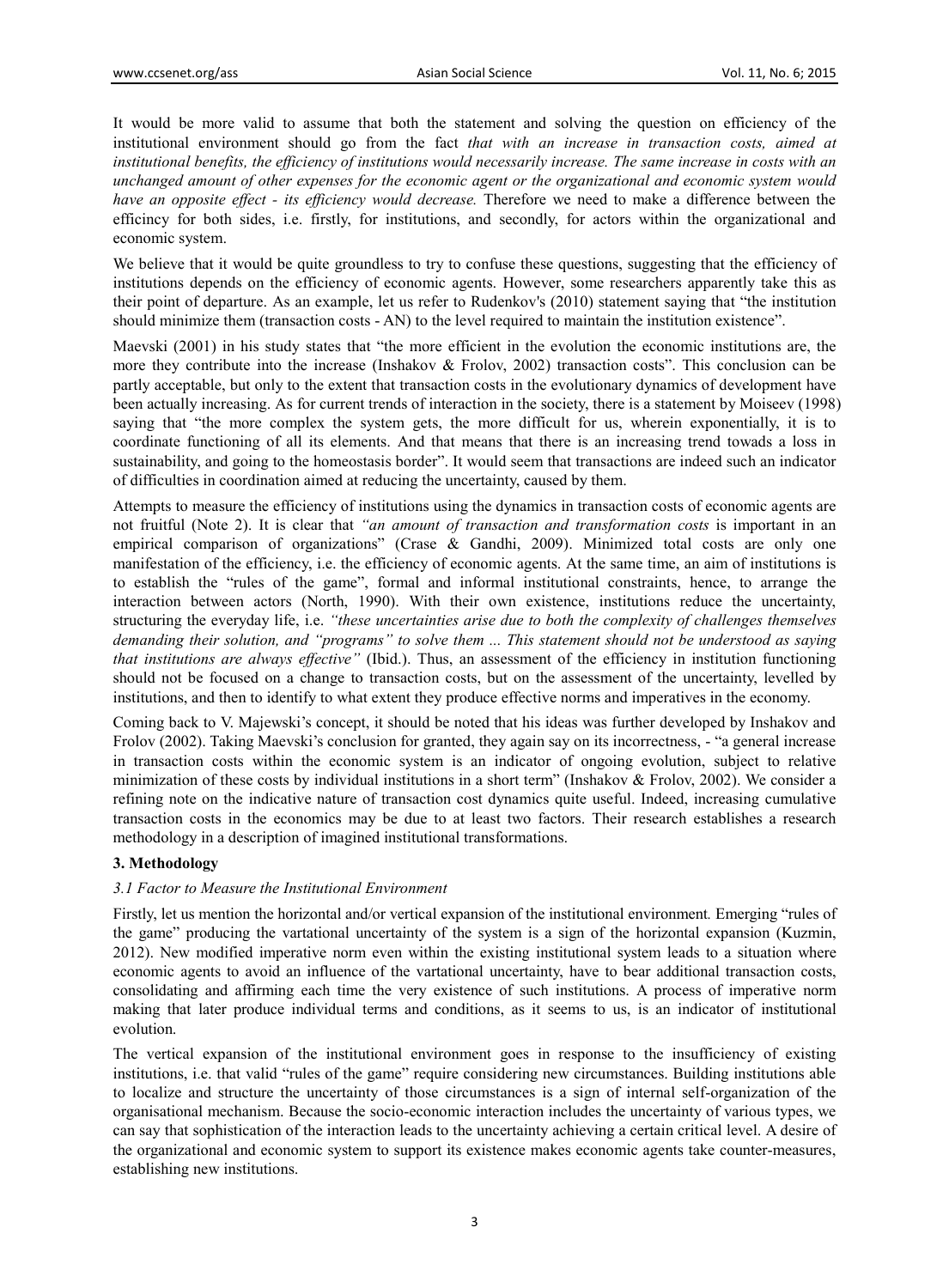As for the evolutionary aspect, *the vertical expansion is a prototype of the extensive society development,* which with its increasing capacity and complexity is inevitable. At the same time, establishing new institutions does not encourage a decrease in transaction costs of economic agents. We assume that a consequence from both horizontal and vertical expansion will be a fact that transaction costs in fractional and absolute calculus will steadily increase throughout a life of the economic system. Short and long-term cycles of the system development should not influence overall trends in transaction cost dynamics, as the momentary decrease in the uncertainty at various development stages in the future would be neutralized with its "global growth".

*Describing the horizontal expansion of the institutional environment, one can observe that with provisional inalterability of institutions in their number such development in the evolutionary aspect is intense.* However, natural opportunities to intensify institutions are limited. Therefore, in the long-term both vertical, and horizontal expansion are regularly manifested in the evolution and do not substitute for each other.

Including a time factor in processes of the expanding institutional environment, we see as evident that there is an available *three-plane model of institutional evolution* (Figure 1). Separating ourselves from a variety of institutional forms, we believe that the whole evolution process we can represent as a development thread that moves in time from the side where the horizontal expansion prevails to the vertical one and vice versa, never being in a static parity of those two types of transformation.



#### *3.2 Change Factor for a Transformation Core of the Economic Agent*

Secondly, an increasing cumulative value of transaction costs in the economics may be a consequence from improved transformational and endogenous transactional functions in the economic agent*.* The earlier observed interaction between transformation and transaction costs suggests that improvements in internal processes among economic entities owing to technologies can reduce total cost of production, which is quite a well-known fact and does not require any confirmation.

Under the conditions when the change to the exogenous transactional function in the economics takes place influenced by the horizontal and vertical expansion of the institutional environment, the rest of it - its endogenous function may change independent of the exogenous component and *lead to the decrease in overall transaction costs without obvious institutional evolution.*

It is time to pay attention to technologies themselves. Some scientists regard that technologies, both as tangible tools to make changes, and incremental intangible knowledge and skills, are a sort of "product" of institutional activities Skiba (2010), Kuznetsova (2008) – Applied Research Institute; Nukulina (2009), Akulich (2010), Taratushkin (2004) – Basic Research Institute; Popov (2011) – Institute of Innovative Organizations, Institute for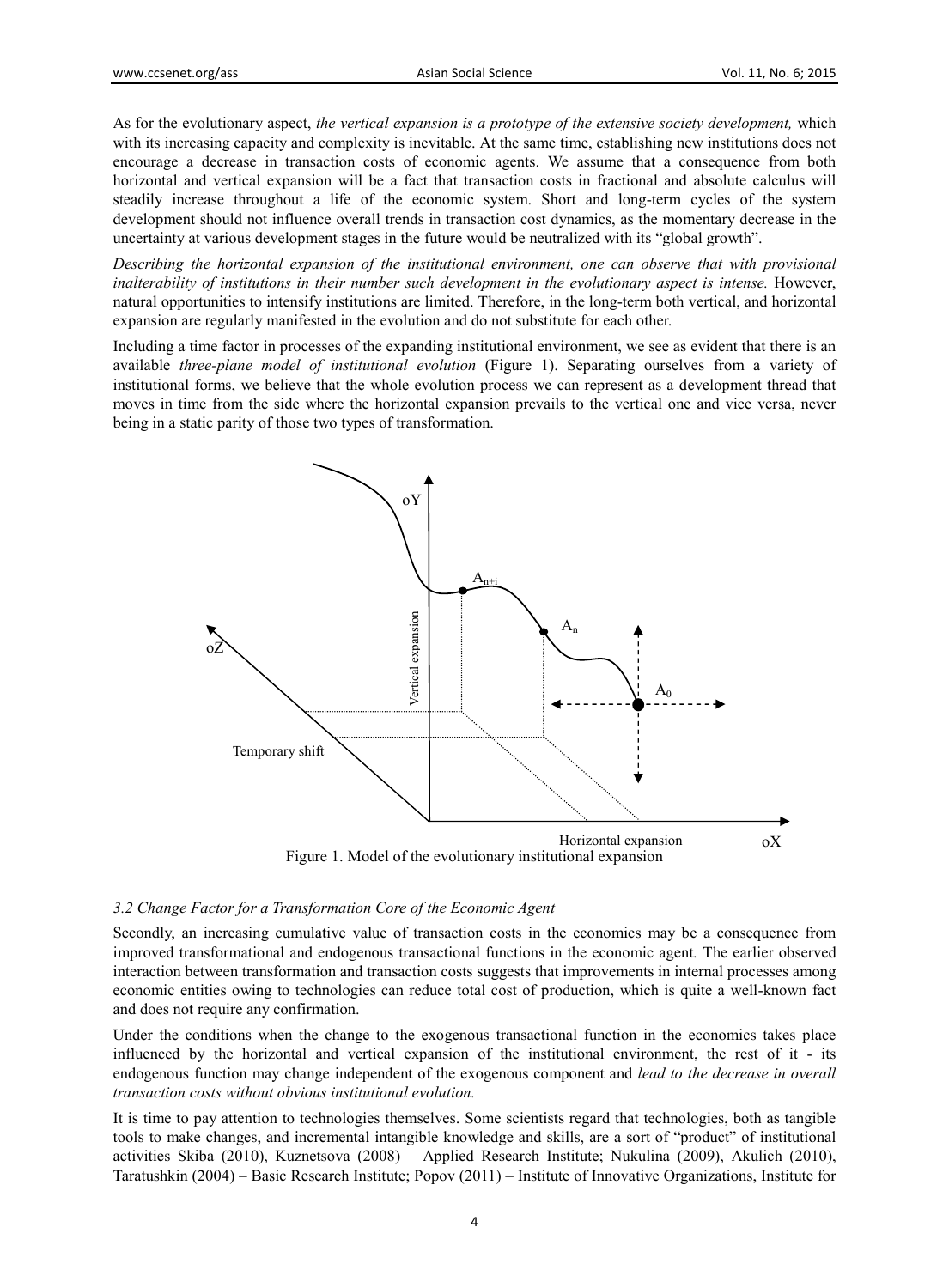Technology Transfer (Op. cit.), and many others.

However, at the same time, institutions do not make technologies, they only provide for their establishment. The main source for technologies has been still an economically active individual. Herewith the institution evolution status can stay unchanged: the institution structure will be constant and incentives for its horizontal or vertical expansion may not appear at all. There will be a certain "status quo" when the institutional structure will meet demands and needs of the organizational and economic system at the given level of technology and social development. However, a desire among economic agents to optimize their operations at the expence of internal capacities will result in a situation when minimizing production costs (as manifestation of adaptation) faces its internal conflicts that is simultaneously eliminated competitive motivation and a need in the competition as such to ensure an economic exchange with a maximized result. It is when this tension escalates, that stimuli for the institutional expansion become more obvious.

#### **4. Discussion**

In an organic unity of scientific approaches to identify a role of consituents forming a ratio in transaction costs, it is possible to emphasize a number of features in directive factors and consecutive manifestations of costs. There is an interesting paper by Light and Rosenstein (1995). They present an idea that "external transaction costs…contribute into bureaucratization when entrepreneurs avoid incurring external costs by means of transaction internationalization". Avoiding prescribed rules, standards and behaviour mechanisms leads to the expansion of the institutional structure, makes new instruments in the form of both sanctions for violating accepted practices, and new institutions and imperative norms, which are supposed to return the economic system to its previous more sustainable and specific position. At the same time, the institutional expansion generally leads to increasing transaction costs. However, in line with the institutional tradition, Acheson (1986) mentions that inefficient markets make companies opt for bureaucracy than market coordination, and this relates to the assumption by I. Light and C. Rosenstein. Herewith it is geeting clear that with *institutional saturation of the environment at a level higher than conventionally optimal one,* which should be adequate to the quality of economic agents, their needs and requirements to regulated interaction mechanism, *transaction costs increase, while the institutional efficiency decreases* that Sukharev (2012) also observes in his research. It's worth taking into account an ideological conceptual conflict identified does not result in its proper logical solution.

It is worth saying that *the institutional saturation* is opposed to *the institutional sparsity, when quantitative and qualitative features of the current institutional space do not allow economic agents to carry out their activities with a proper return, as well as individuals as direct consumers of transactional benefits. And this reduces the efficiency of the institutional structure finctioning, and hence, of the economic mechanism of the system.* Hence, the decrease and increase in the efficiency of the institutional field can occur in terms of both growth and reduction in a number of institutions, their integral imperative norms that constitute the nature of the institutional expansion and sparsity. Institutional saturation or sparsity can respectively lead to two multidirectional consequences.

It is *firstly* viscosity of the environment, where the internal tension in an economic mechanism can be so high that the economic system might be destroyed or at least suffer its substantial transformation. Under the oppression of weight of its own institutions, a system-specific risk appears from functioning of institutions as such, as well as from norms that they introduce - an inevitable change to the "rules of the game" (the vartational uncertainty), which follows attenuating economic activity. To be more specific about relations between transaction costs, papers by Williamson (1985) are worthy of mention; who is widely considered the first to adhere to the modern institutionalism and who pointed out that transaction costs are "an economic equivalent to the tension in physical systems". Like other researchers (Sukharev), we have convincingly proved that cost minimization, as well as tension levelling in the economy do not mean that the system or an institutional structure has become more efficient. *Nevertheless, their efficiency demands a definition of the uncertainty assessment, which acts as a primary criterion, while the dynamics in transaction costs is in this regard a criterion of the secondary level.* To our mind, when a result from functioning of an institution in particular or of an institutional structure in general, is equally uncertain as compared to another institutional arrangement (institutional alternative), then it is a difference in transaction costs between them, or a difference in costs between "old" and "new" institutions, that is a "barometer" of a change to the comparative efficiency, i.e. an indicator of the efficiency dynamics in institutional changes.

*Secondly,* such sliding, oh, to be more accurate, slip, when between economic agents links, able to mutually restrain participants in barter operations, do not appear. In this regard, Sukharev (2012) is right, saying, "with a decrease in the total tension to zero, a motion itself will become problematic, while this task will not be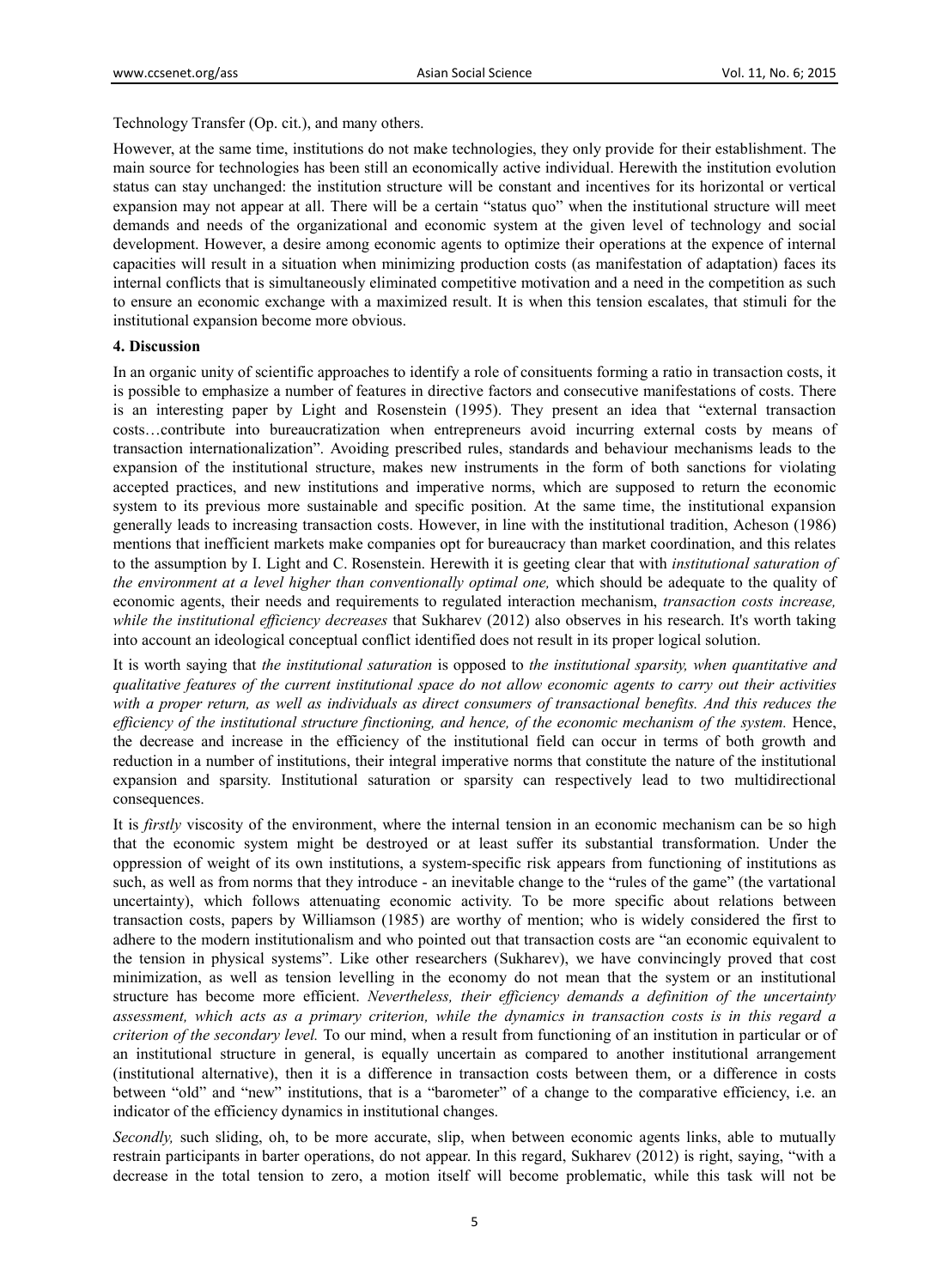technically realistic". Hence, the tension and viscosity of the environment are required, as well as sliding. However, the task is not reduced to a discrete definition of an end position, but a search for a balance between them.

Herewith, it is important to understand that the absolute sliding (or slip) happens when the viscosity of the environment is not really in place, equally to the absolute tension, when the interaction mechanism becomes too cumbersome "for motion". However, it is in extreme positions, where borders of actors take special characteristics. If in the case of the absolute sliding boundaries of the outer boundary become rigid and non-penetrable, then in the case of the absolute tension, outer "membrane" boundaries of the economic agent are significantly expanded and their permittivity is improved up to the subject's inner edge, outlining the transformational function. To our mind, a ratio between internal and external transaction costs in this aspect shows a degree of strength and a scope of the borders' permeability.

It is obvious that rigid and non-penetrable borders say that all the transaction costs are concentrated inside of an organisation. Then the transformational function of the economic agent would become incapacitated due to missing opportunities for transformations due to self-closed "inputs" and "outputs". Transactions, hence, would not be required. It appears that rigidity of an outer loop would lead to compression of an inner edge of the transformation function and sequence approximation of the external transaction boundary towards it (Figure 2).



Figure 2. Boundaries of the economic agent in separating transaction costs

A reverse situation appears in case of the absolute tension. It is noteworthy that the viscosity of the environment in case of the absolute tension is characterized with an increasing specific value of transaction costs of the economic agent caused by massiveness of institutions. An economic exchange begins to restrain, as a process of transaction-making becomes an excessively long due to various rules and regulations. At the same time, the absolute tension implies that the economic agent is not able to make transactions from the inside. As a result, the transformational and transactional functions in case of the absolute tension are not linked together with a single organizational structure. A clear distinction between sectors of the economy appears followed by appearance of a kind of two independent markets-the market of transaction operational benefits and the market of a final product of the transformation function.

#### **5. Conclusion**

Summarizing the findings, we can state that it is clear that the efficiency of economic agents cannot and should not replace that of institutions. Differences in the nature and essence of these objects lead to a conclusion that the efficiency of the institutional environment is set with that level of the uncertainty that responds to observing pre-defined rules, standards and behaviour mechanisms. Reforms to institutions to improve organizational practice are capable both to increase and decrease transaction costs. Their dynamics only evidences a number of qualitative characteristics of the institutional environment, and is unable to show a degree of efficiency in activities of institutions. The quantitative uncertainty performs this role and is faced by economic agents following a given institutional protocol. Its modification or a radical transformation is a starting point for a comparative definition of the dynamic efficiency of institutions. Herewith, the static of the institutional efficiency is not obvious. One can only talk about more or less effective institutional arrangement within the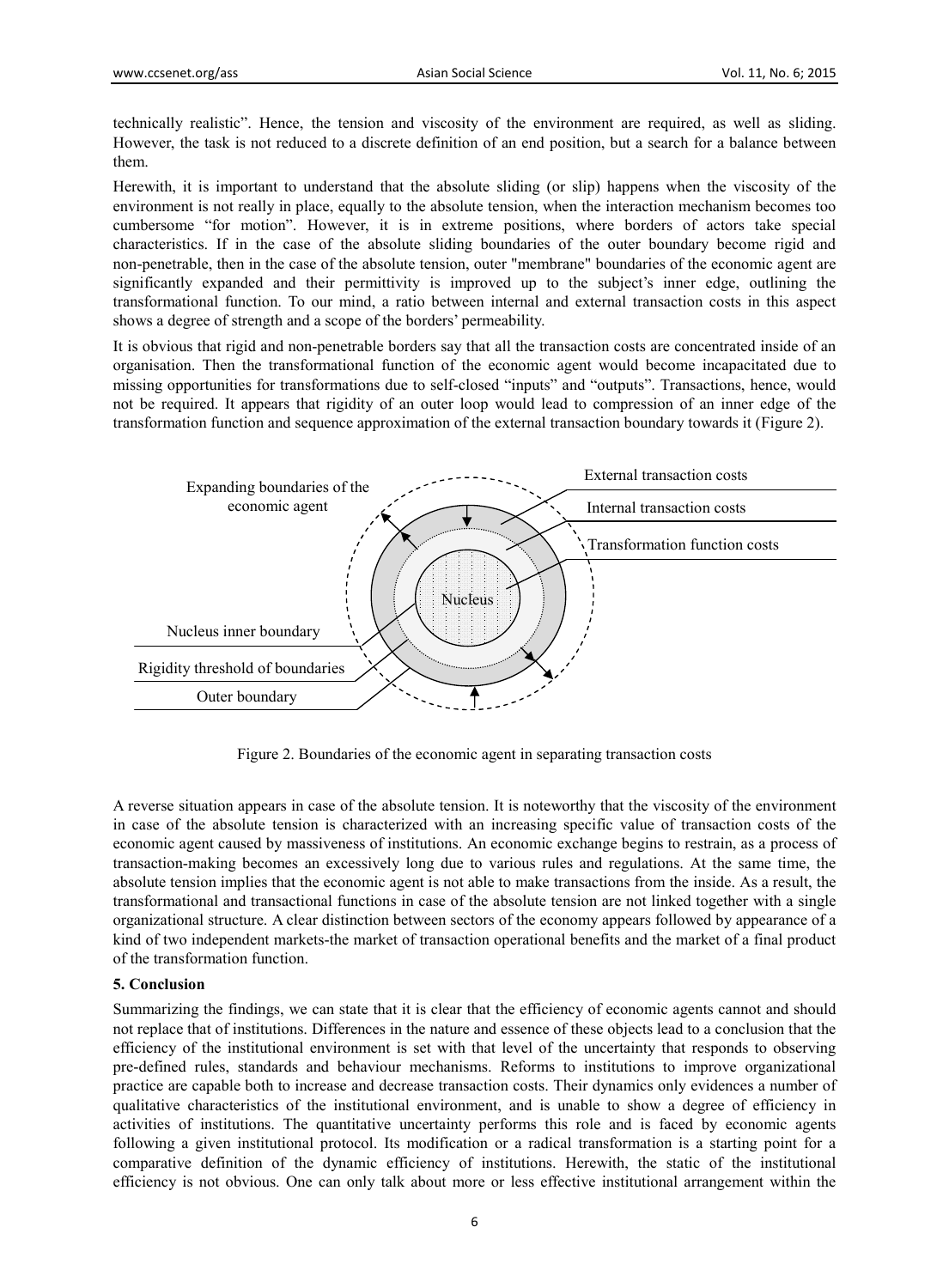system, even when a communication procedure was agreed at the beginning. It may seem a paradox, but coherence and internal consistency in rules and regulations for a proper behaviour is not a guarantee for missing uncertainty. On the contrary, its implementation would make another unpredictability and uncertainty, which influenced by the memory effect of a former institutional arrangement would present interaction errors.

Updates to an institutional framework of the economic system are obviously associated with changes. As for fheir nature, we can refer to these changes as a horizontal and vertical institutional expansion. Where in one case, a number of institutions is expanded, while in the other-rules and regulations are improved. In these development aspects, we have noticed available related parameters of the institutional environment, i.e. saturation and sparsity. Arguments in this regard have allowed presenting a model of emerging boundaries of economic agents, where the main role is in differentiating endogenous and exogenous transaction costs. Thus, the completed research has partly deepened a scientific understanding of the institutional efficiency and processes of institutional changes.

#### **Acknowledgements**

The research is made with support of Russian Humanitarian Scientific Foundation (RHSF) on "Development of a methodology for preventive uncertainty management for harmonization of structural changes in the process of re-industrialization of the economy", project № 14-32-01030.

#### **References**

- Acheson, J. M. (1986). Constraints on Entrepreneurship: Transaction Costs and Market Efficiency. In S. M. Greenfield, & A. Strickon (Eds.), *Entrepreneurship and Social Change*. Lanham, MD: University Press of America.
- Akulich, V. G. (2010). The Innovative Economics, Science, Education and Budget (Innovatsionnaia ekonomika, nauka, obrazovanie i biudzhet). *Russian Entrepreneurship, 1*, 16-21.
- Chernikov, M. V. (2004). The logic of Social Interactions in Light of Two Conditions of Fairness (Logika sotsial'nykh vzaimodeistvii v svete dvukh uslovii spravedlivosti). *POLIS (Political Studies), 5*, 71-84.
- Crase, L., & Gandhi, V. P. (2009). *Reforming Institutions in Water Resource Management: Policy and Performance for Sustainable Development*. Earthscan.
- Frolov, D. P. (2011). The Institutions and Transaction Costs: Overcoming Quasi Coase Tradition (Instituty i transaktsinnye izderzhki: preodolenie kvazikouzianskoi traditsii). *Journal of Economic Regulation, 2*(4), 2-5.
- Inshakov, O. V., & Frolov, D. P. (2002). *The Institutionalism in the Russian Economic Thought (IX-XXI cc.)*  (Institutsionalizm v rossiiskoi ekonomicheskoi mysli (IX–XXI vv.))*.* Volgograd: Izd-vo VolGU.
- Kouzminov, I. Y., Bendukidze, K. A., & Yudkevich, M. M. (2005). How the Science of Markets Becomes the Science of Society (Kak nauka o rynkakh stanovitsia naukoi ob obshchestve). *Questions of Economics, 12*, 63-81.
- Kouzminov, I. Y., Bendukidze, K. A., & Yudkevich, M. M. (2006). *The Course of Institutional Economics: Institutions, Networks, Transaction Costs, Contracts (Kurs institutsional'noi ekonomiki: Instituty, seti, transaktsionnye izderzhki, kontrakty)*. Moskow: Publishing GU VSHE.
- Kuzmin, E. A. (2012). Uncertainty and Certainty Property Estimation of Organizational-economic System. *European Social Science Journal, 3*(19), 480-493.
- Kuznetsova, T. E. (2008). The Sience Policy Evaluated by the Russian Scientists (Nauchnaia politika v otsenkakh rossiiskikh uchenykh). *Forsyth*, *2*(3), 44-52.
- Light, I. H., & Rosenstein, C. N. (1995). *The Race, Ethnicity, and Entrepreneurship in Urban America*. Transaction Publishers.
- Litvintseva, G. P. (2003). *The Institutional Economic Theory: A Course Book (Institutsional'naia ekonomicheskaia teoriia: Uchebnik)*. Novosibirsk: Publishing NGTU.
- Maevski, V. I. (2001). The Evolutionary Theory and Institutions (Evoliutsionnaia teoriia i instituty). *University Bulletin (GUU)*. *Series "Institutional Economics", 1*(2), 19-23.
- Moiseev, N. N. (1998). *The Separation from the Simple (Rasstavanie s prostoi)*. Moscow: Agraf.
- Nikulina, O. V. (2009). The Innovative Cluster Approach to Region Development Based on Business Incubator Opening (Innovatsionnyi klasternyi podkhod k razvitiiu regiona na osnove sozdaniia biznes-inkubatora). *Regional Economics: Theory and Practice, 41*, 76-83.
- North, D. C. (1990). *The Institutions, Institutional Change and Economic Performance*. Cambridge University